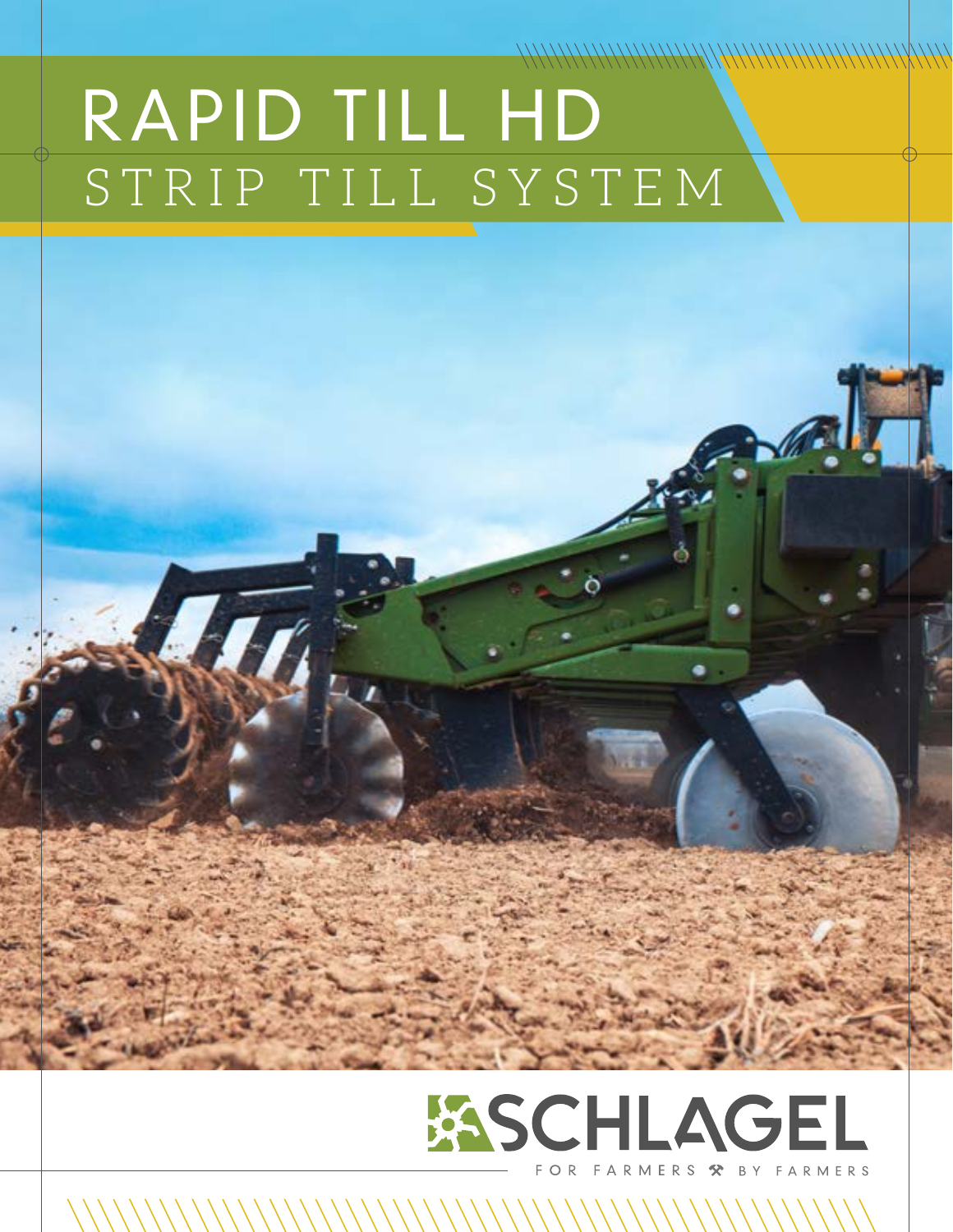# RAPID TILL HD

## EXCELS AT HANDLING HIGH-RESIDUE SITUATIONS

The Rapid Till HD is our heavy-duty strip till unit for farming in tough, high-residue conditions. Its design allows trash to flow through the row unit components with minimal disturbance and minimal plugging.

#### **BENEFITS**

In place of the standard shear bolt, a hydraulic reset is available. This automatically resets the shank after it clears an obstruction, without any effort from the operator.

### DESIGNED FOR

Reduced Tillage

### UNIQUE FEATURES

It's easy to adjust the machine to get the job done exactly the way you want. Adjust the down-pressure by moving one pin; the front coulter depth by moving one bolt; and the wavy coulters and rear packer by moving a single pin.

IDEAL CROPS Any Row Crop



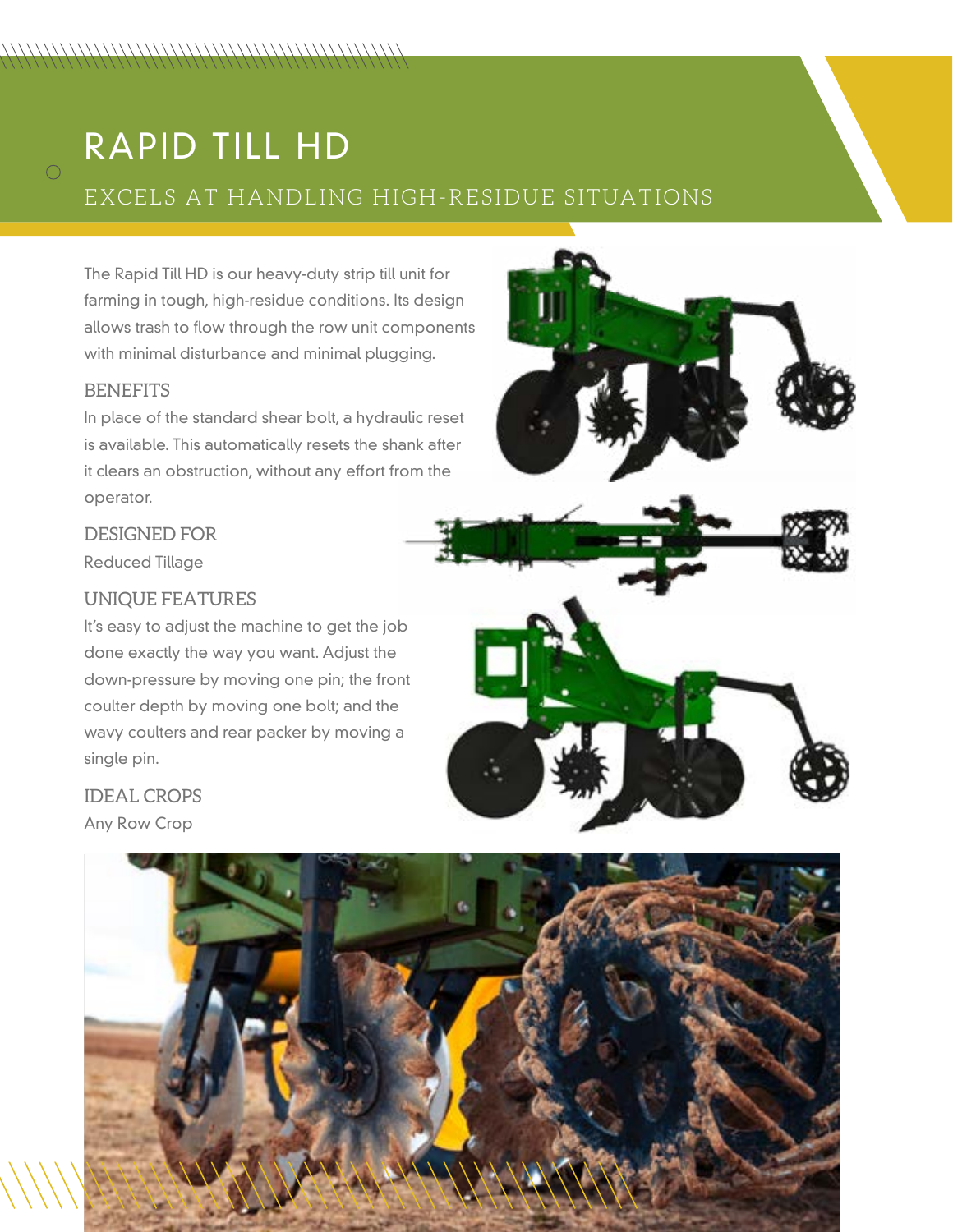### **SPECS** COMPONENTS

There are four key components to the row unit: A flat coulter, built-in row cleaners with a semi-parabolic shank, wavy coulters, and a dual-wheel packer.

The row unit starts with a flat coulter to cut residue and built-in row cleaners to move residue in front of the 3/4" thick semi-parabolic shank. The shank can be adjusted to till from 6-16" deep. Both this shank and the point are designed to prevent soil from slabbing up in big chunks.

Behind the shanks, two wavy coulters lift and pinch the soil together. This closes the void left by the shank and removes any air pockets in the seed bed.

The final component of the row unit is the dual-wheel packer, which acts as a "depth gauge wheel" for the row unit. This packer firms the soil, reducing moisture evaporation and breaking up any dirt clods that can impede seed placement and seed-to-soil contact.



#### SPECS

Standard equipment options include:

- 24" flat coulter
- Built-in row cleaners
- 3/4" semi-parabolic shank with 6" point
- Two 20" wavy coulters
- 16" dual-wheel light packer

• 25HP average per row is recommended; actual requirements will vary with options and soil conditions.

#### **OPTIONS**

- 4 to 16 row machine
- 20" row spacing (up to 40" row spacing to accommodate your equipment)